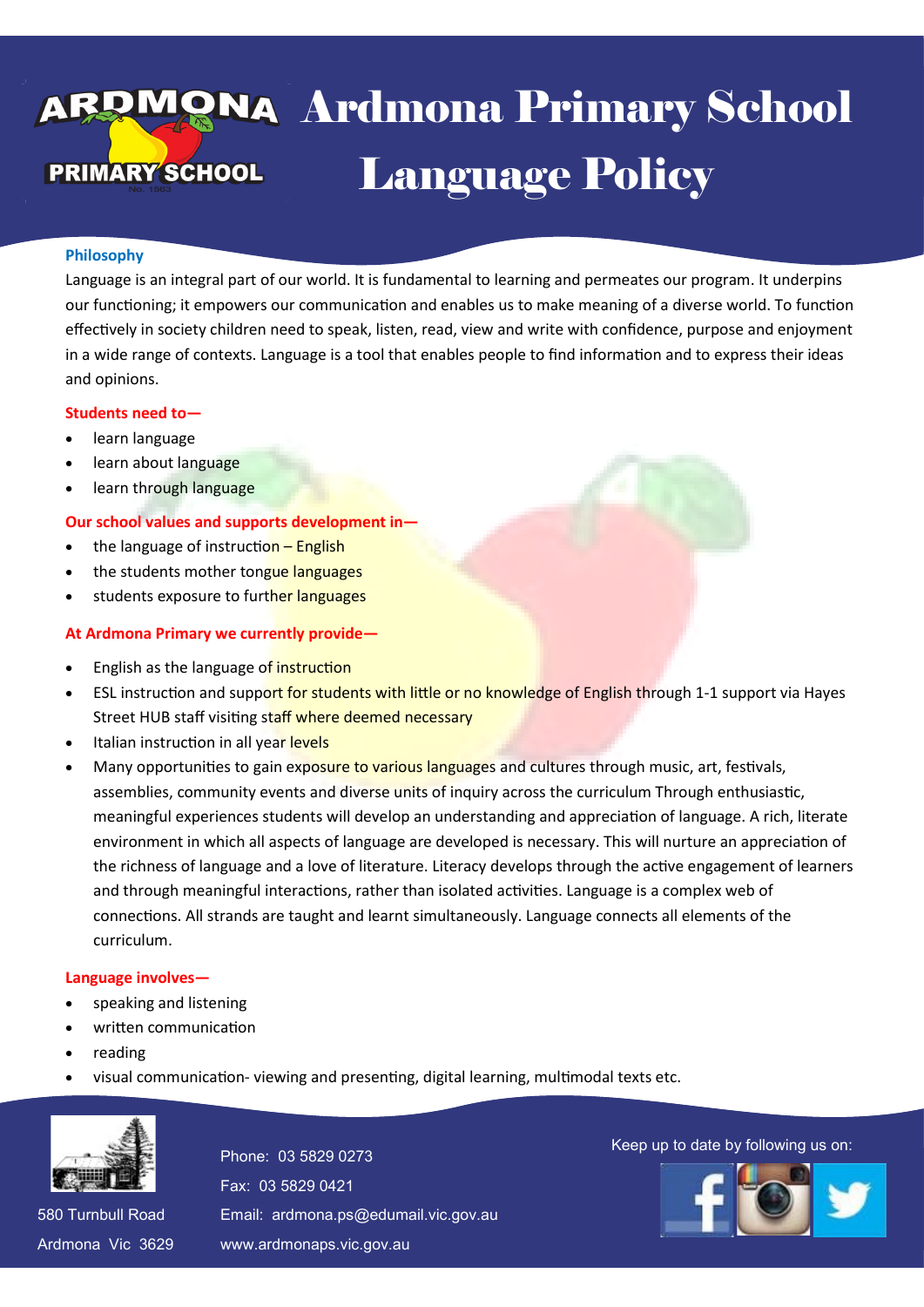#### **Beliefs**

#### **About Mother Tongue Language**

At Ardmona Primary we identify due to the nature and diversity of the student population, we recognise the need to provide an environment that is respectful of all mother tongue languages, where all cultures are valued for example our high cohort of ATSI enrolments.

Language connection between home and school is vital as are connections between classrooms, the library and the wider community.

English (LOTE) Ardmona Primary School offers the children from Prep to year 6 the opportunity to learn Italian. We believe exposure to more than one language offers multiple perspectives, enriches personal growth and helps facilitate international understanding. LOTE learning broadens the students' knowledge, extends their cognitive skills and enhances understanding and appreciation of others. This allows them to reflect on their own language, develop more understanding of how other people think and feel, communicate and relate. The children learn to empathise with others through learning another language.

The language strands – listening, speaking, reading, writing, viewing and presenting are taught simultaneously. The children learn the language, learn about language and learn through cultural experiences and studies. All children are valued for their efforts and individuality and are encouraged to "have a go". By participating in a wide range of school cultural activities such as singing, dancing, art assemblies, students are continuously using and reinforcing their reading, writing, speaking and listening skills. Teachers modify or adapt the experiences to reflect the level of the student's competencies.

Our Language Curriculum aims to provide each student with a range of appropriate experiences to enhance their literacy skills in all components of language learning.

#### **Aims**

## **The purpose of the Language Program is to—**

- ensure all children are supported and extended, enabling them to develop and improve their literacy skills
- provide a challenging and **comprehensive literacy program that encompasses all** modes of language learning
- develop students' self-esteem, confidence, proficiency and independence in language learning Implementation Classroom practices in language learning will reflect the school pedagogy 'Whole Small Whole' Learning and Teaching Policy. Classrooms will promote self-esteem and confidence in learning
- the curriculum is broad and comprehensive and will cater for all students needs
- the curriculum will develop the abilities of each student

### **We will develop teaching and learning practices that—**

- reflect the Language Scope and Sequence, Victorian Curriculum English, school guides, advice from DET and incorporates the First Steps materials
- recognise that literacy involves thinking, speaking, listening, viewing, reading and writing within a relevant context
- build upon previous learning which will lead to future learning
- support a differentiated approach to address the competencies, experiences, learning needs and styles of students



580 Turnbull Road 580 Turnbull Road Ardmona Vic 3629 Ardmona Vic 3629 Fax: 03 5829 0421 Fax: 03 5829 0421 Email: ardmona.ps@edumail.vic.gov.au Email: ardmona.ps@edumail.vic.gov.au www.ardmonaps.vic.gov.au www.ardmonaps.vic.gov.au

Thone: 03 5829 0273<br>Phone: 03 5829 0273